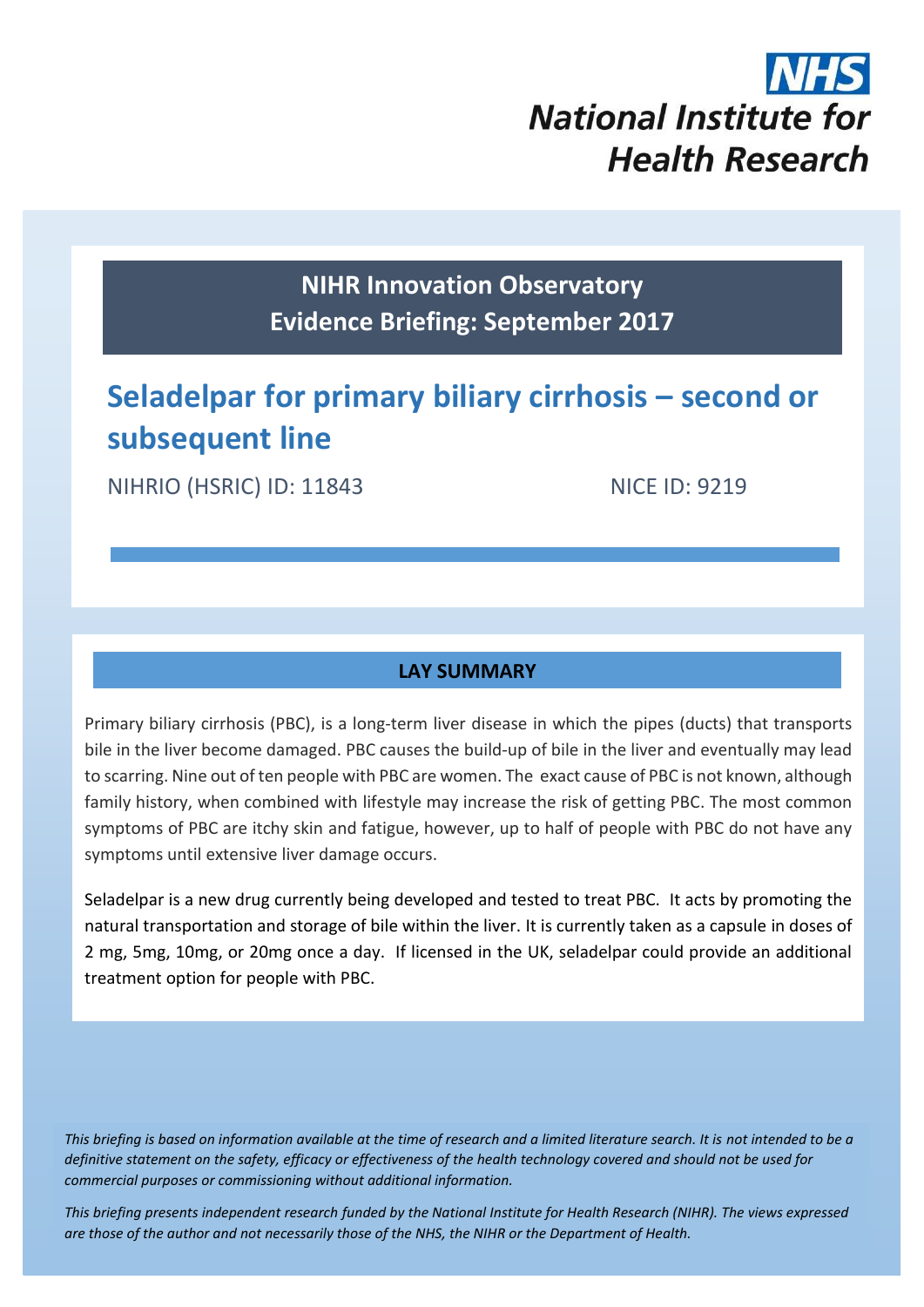#### **TARGET GROUP**

Primary biliary cirrhosis – second or subsequent line

#### **TECHNOLOGY**

#### <span id="page-1-1"></span>**DESCRIPTION**

Seladelpar (MBX-8025, RWJ-800025) is under development for the treatment of the autoimmune disease primary biliary cirrhosis (PBC).<sup>1</sup> Seladelpar is a potent, selective agonist for the peroxisome proliferator-activated receptor-delta (PPAR-delta), which is implicated in bile acid homoeostasis.<sup>2</sup> PPARs are nuclear transcription factors that regulates genes involved in lipid storage and transport (particularly in fatty acid oxidation) and insulin signaling and sensitivity. PPAR-delta is produced in virtually all of the cells throughout the body and may have roles in energy metabolism and reducing inflammation.<sup>3</sup>

<span id="page-1-0"></span>In the first phase II PBC study, referred to as the 'high dose' study (50 mg and 200 mg; CB8025-21528), seladelpar showed pronounced decreases in biochemical markers of cholestasis and in 7 α-hydroxy-4-cholestene-3-one (C4), which is the common precursor for CA and CDCA, and has been used as a serum marker for the rate of bile acid synthesis C4. However, seladelpar treatment was associated with a dose-dependent elevation in transaminases. This signal was not observed in prior clinical studies in other subject populations with normal hepatic function. Besides elevation in transaminases, seladepar was generally well tolerated. There was no evidence that seladepar induced or worsened pruritus.

Based on the results of this study a second phase II study (CB8025-21629) was initiated to study lower doses (2 mg, 5 mg and 10 mg). In this clinical trial, seladelpar was administered orally at 2 mg, 5mg, 10mg, or 20mg once daily for an 8-week active treatment period (with the potential to titrate up or down to 5mg or 25mg in the extension period for up to 52 weeks).<sup>4</sup>

Seladelpar does not currently have marketing authorisation in the EU for any indication. Seladelpar is currently in a planned phase III trial for PBC.<sup>5</sup>

#### <span id="page-1-2"></span>**INNOVATION and/or ADVANTAGES**

In a phase II study of seladelpar in patients with PBC, the drug was effective in reducing alkaline phosphatase (AP) to normal levels in some patients. Based on iterim results, 18% and 45% reach ≤ upper limit of normal for the 5 and 10 mg groups, respectively. AP is an established surrogate marker of disease progression in PBC and is a key component in the composite endpoint for regulatory approval for a treatment in PBC.<sup>[3](#page-1-0)</sup> If licensed, seladelpar could offer patients significant advantages over existing treatments and has the potential to be an improved second-line therapy for PBC.<sup>[2](#page-1-1)</sup>

#### **DEVELOPER**

CymaBay Therapeutics, Inc.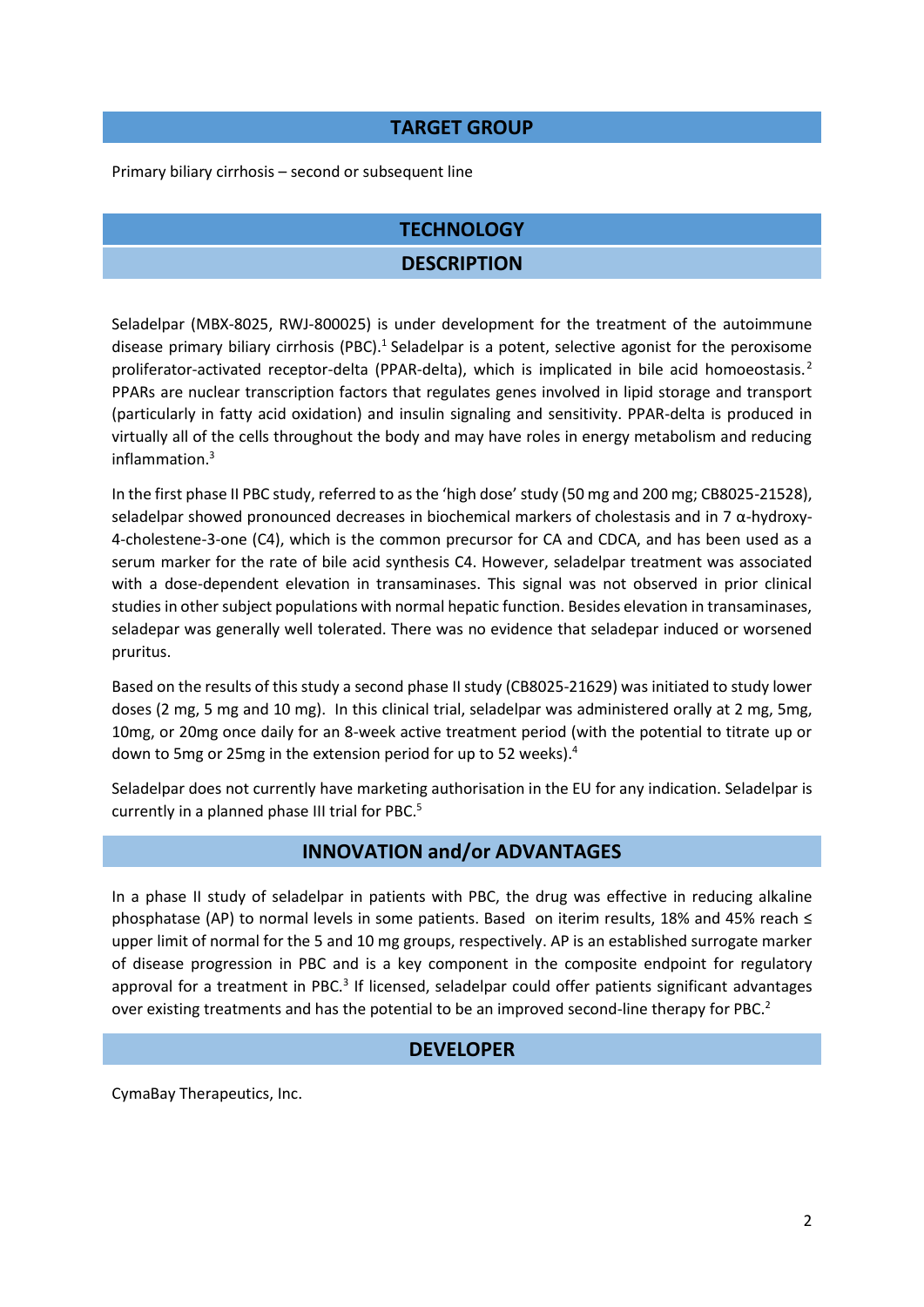#### **PATIENT GROUP**

#### <span id="page-2-0"></span>**BACKGROUND**

PBC, also known as primary biliary cholangitis, is a chronic liver disease characterised by the progressive destruction of the small bile ducts in the liver. It is thought to be an auto-immune disease, where T-cells progressively damage the cells lining the bile ducts and hepatocytes, eventually resulting in blockage that obstructs the flow of bile from the liver into the small intestine.<sup>6,7</sup> The consequent increase in intracellular levels of bile and other toxins gradually leads to chronic liver inflammation, fibrosis and eventually cirrhosis, which can eventually lead to liver failure if left untreated.<sup>8</sup>

Although it is not known what causes the immune system to malfunction and attack the bile ducts, a combination of genetic and environmental factors (infection, chemicals and smoking) are thought to play a role. PBC is though to occur mostly in women with less than 10% cases found in men. Symptoms usually include fatigue, itchy skin, mild jaundice, dry eyes and dry mouth, and are frequently accompanied by symptoms of other autoimmune disorders[.](#page-2-0) 6

Many people with PBC may live with very few problems for many years, even decades however, PBC can have a major impact on people's day-to-day lives. For example, it may reduce the body's ability to digest food properly, especially fats and they may not cope very well with toxins such as alcohol and some medicines. 9

#### **CLINICAL NEED and BURDEN OF DISEASE**

The estimated prevalence of PBC in the UK is approximately 35 per 100,000 population, equating to approximately 20,000 people in England.<sup>10</sup> About 90% cases occur in women, aged between 40 and 60, although it can be diagnosed at any age from 20 onwards. [6](#page-2-0) In 2015-16, there were 781 hospital admissions in England due to PBC (ICD10 K74.3), accounting for 1,192 finished consultant episodes and 4,0003 bed days.<sup>11</sup>

The population likely to be eligible to receive seladelpar could not be estimated from available sources.

#### **PATIENT PATHWAY**

#### **RELEVANT GUIDANCE**

#### **NICE GUIDANCE**

- NICE technology appraisal. Obeticholic acid for treating primary biliary cholangitis (TA443). April 2017.
- NICE guideline. Cirrhosis in over 16s: assessment and management (NG50). July 2016.
- NICE interventional procedure guidance. Living-donor liver transplantation (IPG535). November 2015.

#### **NHS ENGLAND and POLICY GUIDANCE**

NHS England. 2013/14 NHS Standard contract for hepatobilary and pancreas (adult). A02/S/a.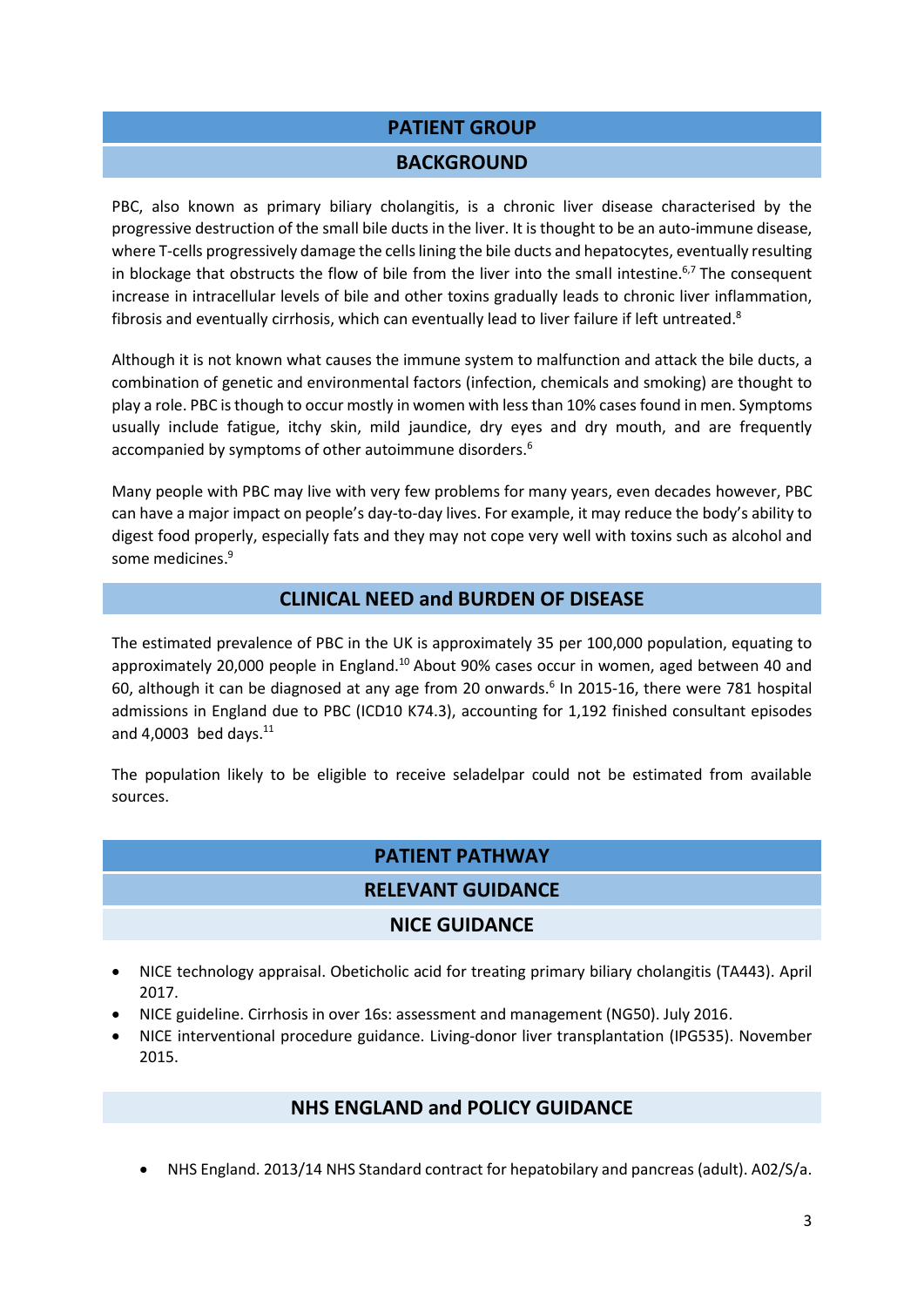#### **OTHER GUIDANCE**

- The European Association for the Study of the Liver (EASL) Clinical Practice Guidelines. The diagnosis and management of patients with primary biliary cholangitis. *Journal of Hepatology* 2017 Vol 67, pg 145-172.
- The American Association for the Study of Liver Diseases (AASLD) Practice Guidelines. Primary Biliary Cirrhosis. *Hepatology* 2009 Vol 50, pg 291-308

#### **CURRENT TREATMENT OPTIONS**

There is no cure for PBC but there are a number of treatments that focus on slowing the progress of the disease and relieving symptoms. Making healthy lifestyle choices such as maintaining a healthy weight, not regularly drinking more than 14 units of alcohol a week and stopping smoking can reduce the symptoms of PBC. The National Health Service (NHS) also recommends that people with PBC avoid non-steroid anti-inflammatory drugs such as aspirin because the damage to the liver can affect its ability to process them.<sup>12</sup>

The mainstay of risk reducing therapy is ursodeoxycholic acid (UDCA) which is recommended for first line treatment of PBC. It can help reduce the risk and rate of liver damage in most people. In the UK 80% of patients respond to UDCA and have normal or near-normal life expectancy.<sup>13</sup> NICE guidelines also recommend the use of obeticholic acid (Ocaliva) for the treatment of PBC in adults in combination with UDCA for people whose disease has responded inadequately to UDCA or as monotherapy for people who cannot tolerate ursodeoxycholic acid.<sup>14</sup>

#### **EFFICACY and SAFETY**

| <b>Trial</b>                    | NCT02955602, CB8025-21629; adults aged 18 to 75 years; MBX-8025, 5mg vs<br>10mg vs 25mg; phase II with an extension                                                                                                                                                                                                                                                                                                                                |  |
|---------------------------------|----------------------------------------------------------------------------------------------------------------------------------------------------------------------------------------------------------------------------------------------------------------------------------------------------------------------------------------------------------------------------------------------------------------------------------------------------|--|
| <b>Sponsor</b>                  | CymaBay Therapeutics, Inc.                                                                                                                                                                                                                                                                                                                                                                                                                         |  |
| <b>Status</b>                   | Ongoing, recruiting                                                                                                                                                                                                                                                                                                                                                                                                                                |  |
| Source of<br><b>Information</b> | Trial registry <sup>4</sup>                                                                                                                                                                                                                                                                                                                                                                                                                        |  |
| Location                        | Germany, UK, USA and Canada                                                                                                                                                                                                                                                                                                                                                                                                                        |  |
| <b>Design</b>                   | Randomised, Uncontrolled, parallel assignment, open-label                                                                                                                                                                                                                                                                                                                                                                                          |  |
| <b>Participants</b>             | N=128 (planned); aged 18-75 years; primary biliary cholangitis; inadequate<br>response to prior therapy including ursodeoxycholic acid.                                                                                                                                                                                                                                                                                                            |  |
| <b>Schedule</b>                 | Randomised to MBX-8025 hard capsule at a dose of 5 mg or 10 mg, orally,<br>once daily for 8 weeks The dose might be up- or down-titrated after safety<br>and efficacy data review of the first 8 weeks of treatment<br>Extension:<br>1 mg, 2 mg, 5 mg, 10 mg, 15 mg or 20 mg. Subjects will initially enter the<br>extension on their assigned dose. During the extension, a subject's dose<br>might be re-adjusted for safety or efficacy reasons |  |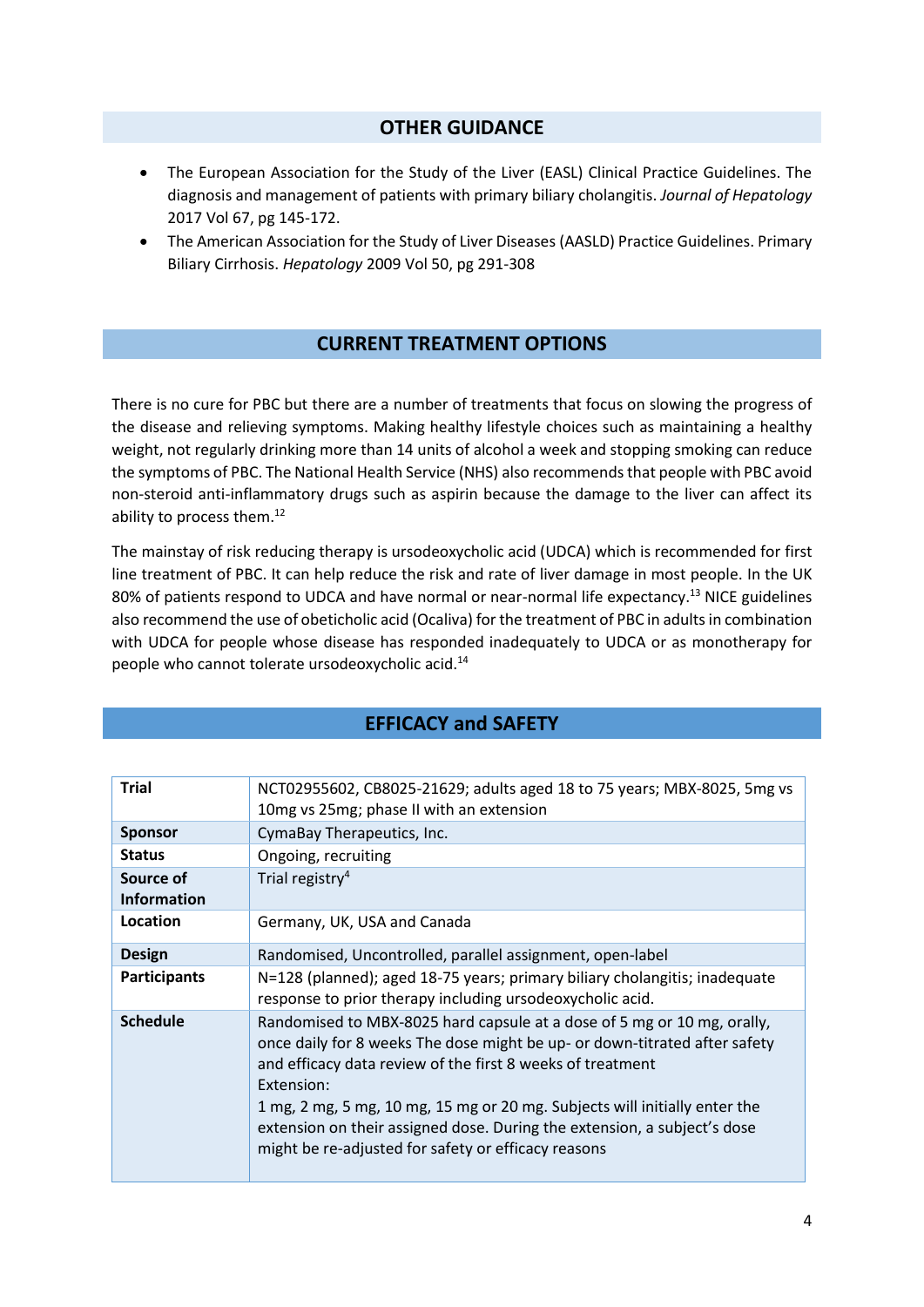| Follow-up                           | Not reported                                                                                                                                                                                                                                                                                                                                                                                                                                                                                  |
|-------------------------------------|-----------------------------------------------------------------------------------------------------------------------------------------------------------------------------------------------------------------------------------------------------------------------------------------------------------------------------------------------------------------------------------------------------------------------------------------------------------------------------------------------|
| Primary<br><b>Outcomes</b>          | To evaluate the safety and efficacy of MBX-8025 2 mg, 5 mg, 10 mg, and 20<br>mg over 8 weeks of treatment                                                                                                                                                                                                                                                                                                                                                                                     |
| <b>Secondary</b><br><b>Outcomes</b> | To evaluate the safety and efficacy of MBX-8025 2 mg, 5 mg, 10 mg, and 20<br>mg over 12 and 26 weeks of treatment; To evaluate the safety and efficacy of<br>MBX-8025 2 mg, 5 mg, 10 mg, and 20 mg over 52 weeks of treatment; To<br>evaluate the pharmacokinetics (PK) of MBX-8025 Exploratory; To evaluate<br>the effect of MBX-8025 on bile acids, additional markers of inflammation and<br>renal function MBX-8025 doses of 1 mg and 15 mg may be evaluated if dose<br>adjustment occurs |
| <b>Key Results</b>                  | Interim results show that the mean transaminase levels decreased over the<br>course of treatment and a significant reduction in alkaline phosphatase from<br>baseline was observed.                                                                                                                                                                                                                                                                                                           |
| <b>Adverse effects</b><br>(AEs)     |                                                                                                                                                                                                                                                                                                                                                                                                                                                                                               |
| <b>Expected</b><br>reporting date   |                                                                                                                                                                                                                                                                                                                                                                                                                                                                                               |

#### **ESTIMATED COST and IMPACT**

#### **COST**

The cost of seladelpar is not yet known.

#### **IMPACT – SPECULATIVE**

#### **IMPACT ON PATIENTS AND CARERS**

- $\boxtimes$  Reduced mortality/increased length of survival
- ☒ Reduced symptoms or disability: *a potential improvement in quality of life*

☐ Other ☐ No impact identified

#### **IMPACT ON HEALTH and SOCIAL CARE SERVICES**

- ☐ Increased use of existing services ☒ Decreased use of existing services
	-
- ☐ Re-organisation of existing services ☐ Need for new services
	-

- 
- ☐ Other: ☐ None identified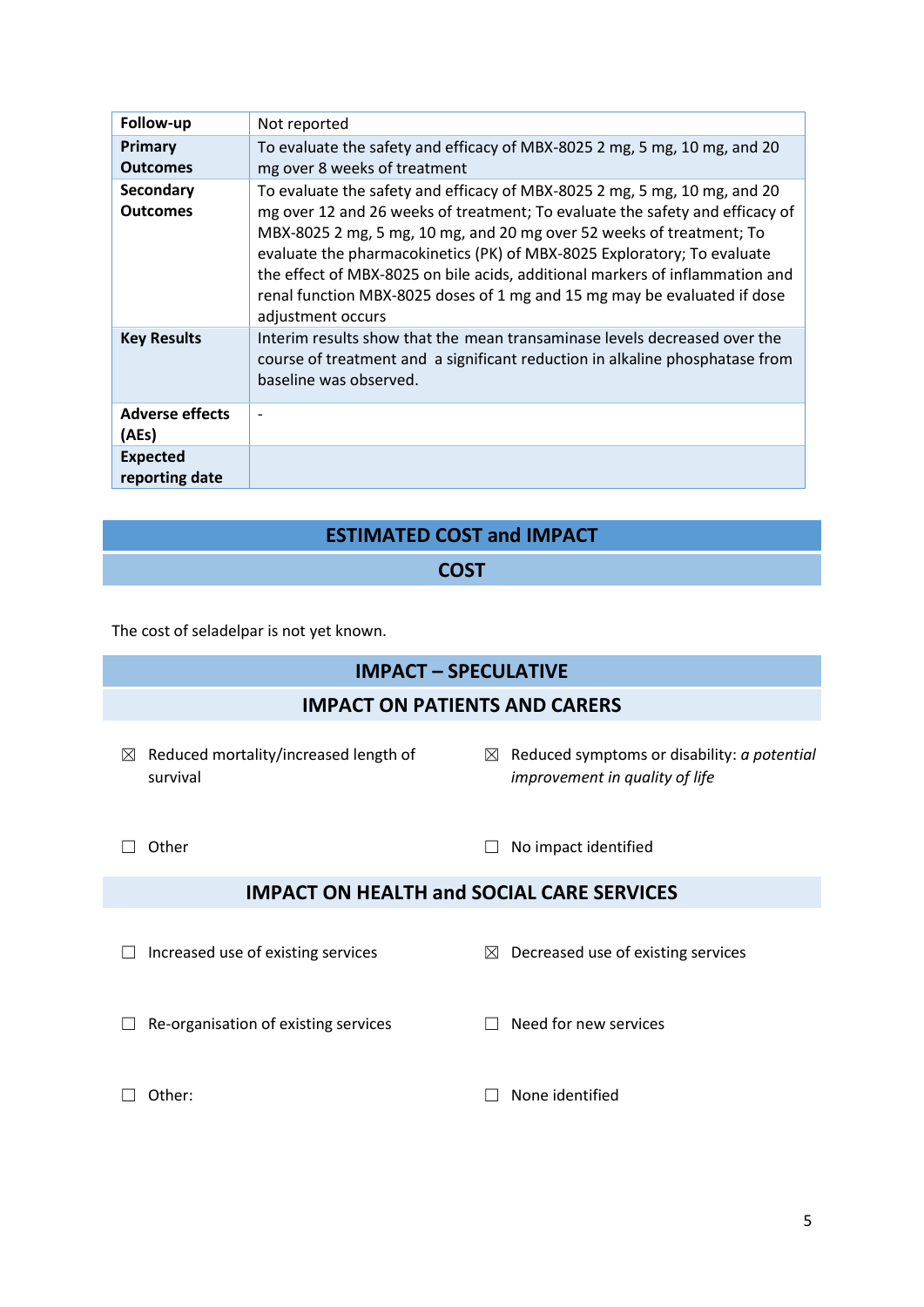#### **IMPACT ON COSTS and OTHER RESOURCE USE**

| <b>REFERENCES</b>                                                            |                              |  |  |  |
|------------------------------------------------------------------------------|------------------------------|--|--|--|
| Clinical uncertainty or other research<br>$\Box$<br>question identified      | None identified<br>$\bowtie$ |  |  |  |
| <b>OTHER ISSUES</b>                                                          |                              |  |  |  |
| Other: uncertain unit cost compared to<br>$\boxtimes$<br>existing treatments | None identified              |  |  |  |
| Other increase in costs                                                      | Other reduction in costs     |  |  |  |
| Increased drug treatment costs                                               | Reduced drug treatment costs |  |  |  |

1

<https://clinicaltrials.gov/ct2/show/NCT02955602> [Accessed 25 August 2017]

<sup>5</sup> GlobalData. *Drug Detailed Information – Seladelpar Lysine*. Available from:

<https://pharma.globaldata.com/ProductsView.aspx?ProductType=0,1&ProductID=2413> [Accessed 25 August 2017, log-in required]

<sup>9</sup> British Liver Trust. *Primary Biliary Cholangitis/Cirrhosis*. Available from:

<sup>1</sup> CymaBay Therapeutics. *CymaBay Pipeline: Seladelpar*. Available from:

[http://www.cymabay.com/pipeline\\_seladelpar.html](http://www.cymabay.com/pipeline_seladelpar.html) [Accessed 24 August 2017]

<sup>2</sup> Jones D, Boudes PF, Swain MG, Bowlus CL, Galambos MR, Bacon BR, Doerffel Y, Gitlin N, Gordon SC, Odin JA, Sheridan D. Seladelpar (MBX-8025), a selective PPAR-δ agonist, in patients with primary biliary cholangitis with an inadequate response to ursodeoxycholic acid: a double-blind, randomised, placebo-controlled, phase 2, proof-of-concept study. *The Lancet Gastroenterology & Hepatology*. 2017 Aug 14.

<sup>3</sup> GlobalData. *Seladelpar lysine: Drug Detailed Information*. Available from:

<https://pharma.globaldata.com/ProductsView.aspx?id=PD&ProductId=2413&ProductType=0,1> [Accessed 25 August 2017, log-in required]

<sup>4</sup> ClinicalTrials.gov *MBX-8025 in Subjects With Primary Biliary Cholangitis (PBC) (8 Week, Dose Ranging, Open Label, Randomized Phase 2 With an Extension)*. Available from:

<sup>6</sup> NHS Choices. *Primary biliary cirrhosis – Causes*. Available from[: http://www.nhs.uk/Conditions/Primary](http://www.nhs.uk/Conditions/Primary-biliary-cirrhosis/Pages/Causes.aspx)[biliary-cirrhosis/Pages/Causes.aspx](http://www.nhs.uk/Conditions/Primary-biliary-cirrhosis/Pages/Causes.aspx) [Accessed 25 August 2017]

<sup>7</sup> Patient Info. *Primary Biliary Cholangitis.* Available from[: https://patient.info/health/primary-biliary](https://patient.info/health/primary-biliary-cholangitis-leaflet)[cholangitis-leaflet](https://patient.info/health/primary-biliary-cholangitis-leaflet) [Accessed 25 August 2017]

<sup>8</sup> Selmi C, Bowlus CL, Gershwin ME, Coppel RL. Primary biliary cirrhosis. *The Lancet*. 2011 May 13;377(9777):1600-9.

<https://www.britishlivertrust.org.uk/liver-information/liver-conditions/primary-biliary-cirrhosis/> [Accessed 25 August 2017]

<sup>10</sup> UK-PBC. *Epidemiology of PBC*. Available from: [http://www.uk-pbc.com/about/aboutpbc/epidemiology-of](http://www.uk-pbc.com/about/aboutpbc/epidemiology-of-pbc/)[pbc/](http://www.uk-pbc.com/about/aboutpbc/epidemiology-of-pbc/) [Accessed 25 August 2017]

<sup>11</sup> NHS Digital. *Hospital Episode Statistics for England: Admitted Patient Care statistics*. Office of National Statistics. 2015-16.

<sup>12</sup> NHS Choices. *Primary biliary cirrhosis – Treatment*. Available at: [http://www.nhs.uk/Conditions/Primary](http://www.nhs.uk/Conditions/Primary-biliary-cirrhosis/Pages/Treatment.aspx)[biliary-cirrhosis/Pages/Treatment.aspx](http://www.nhs.uk/Conditions/Primary-biliary-cirrhosis/Pages/Treatment.aspx) [Accessed 25 August 2017]